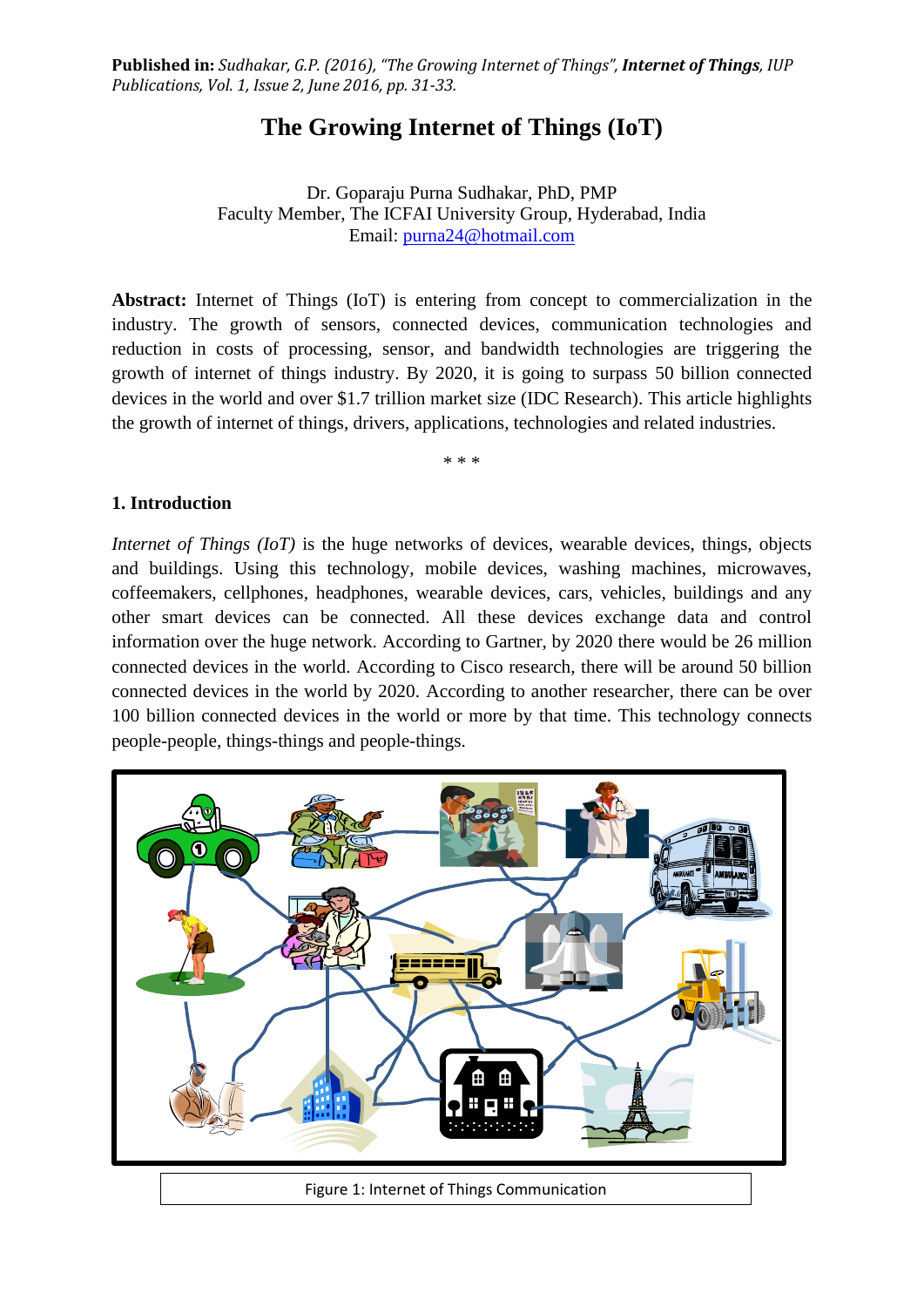## **2. Growth of the IoT Industry**

According to IDC Research published in *Information Week,* Internet of Things industry is expected to grow from \$655.8 billion in 2014 to \$1.7 trillion by 2020 globally. According to i-scoop.eu, By 2020, Internet of things will be around 50 billion devices in the world (Figure 2). In 2015 itself, it was estimated that Internet of things industry is growing at 19% annually across the world. In manufacturing sector itself, According to IDC forecast, IoT Operations will reach \$98.8 billion by 2018. According to the Gartner research, around 299 million smart utility units are already installed by utility companies. Connected vehicles is the hottest market in US now, according to IDC research. Manufacturing, utilities, healthcare, retail, automobile, and transportation industries are already started using smart devices, sensors and IoTs.

According to Goldman Sachs research, the main drivers for the growth of IoTs industry are 50% cost reductions in sensors, 40 times cost reductions in bandwidth and 60 times cost reductions in processing over a period of last 10 years in the industry.



### **3. Technologies Used**

The origins of Internet of things go back to RFID (Radio Frequency Identification) technology which came up in early 1990s. RFID, sensors, wireless innovations and wireless applications were used in logistics, supply chain, and warehouses in the early days. Further innovations such as tagging, connecting objects, reading objects and tracking drove the industry towards internet of things. Digital ubiquity has also get relationship to internet of things.

According to IC Insights (2015) report, semiconductor industry and sensors industry are driving the internet of things industry. This technology enables machine to machine communication.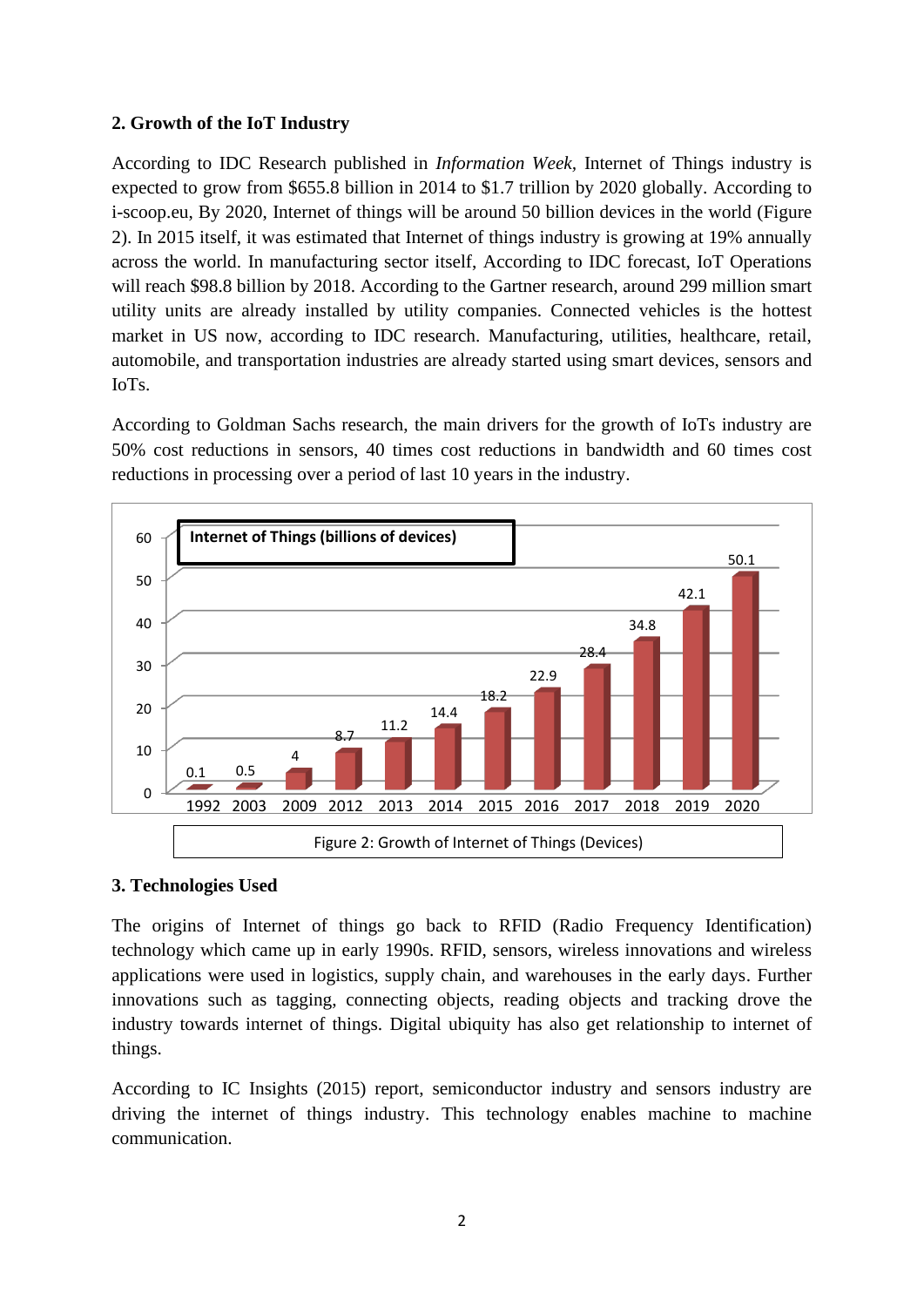### **4. Applications of Internet of Things**

The applications of internet of things include weather forecasting, air pollution checking, forest fire detection, sportsmen care, structural health, smartphone detection, perimeter control, radiation levels, traffic congestion, smart roads, smart lighting, connected cities, connected homes, connected cars, industrial internet, noise urban maps, water leakages, item location, vehicle auto-diagnosis, smart parking, golf courses, water quality and waste management. Intelligent shopping is also possible with internet of things.

Smart office, smart social care, smart cars, smart cities, smart transport, and smart energy are some of the commercial applications of internet of things technology. Definitely, we are going to see and visualize these kinds of technologies in our upcoming Indian smart cities projects.

## **5. Conclusion**

As no individual, group or organization functions in isolation in the world. The same philosophy is going to be applied to devices, things, and objects existing in the real world. The advancements in technologies enable devices to communicate with each other and provide useful information and insights to the human beings. Using IoTs, individuals can turn on their ACs, Owens, Coolers and heaters in the house even when there are in their cars. Vending machines can communicate the stock levels in the store directly to the goods supplier. These technologies reduce the waiting time, processing times and costs and increase organizational and individual productivity. *Internet of things* can make the life better for the human kind.

### **6. References**

- 1. Burrus D (2014), "The Internet of Things is far bigger than anyone realizes", *Wired Insights,* 2014 November, Available online at [http://www.wired.com/insights/2014/11/the-internet-of-things-bigger/.](http://www.wired.com/insights/2014/11/the-internet-of-things-bigger/)
- *2.* De Clerck, J-P (2014), "The Internet of Things Explained", *i-Scoop,* December 11, 2014, Available online at [http://www.i-scoop.eu/internet-of-things/.](http://www.i-scoop.eu/internet-of-things/)
- 3. Eddy N (2015), "Gartner: 21 Billion IoT devices to Invade by 2020", *Information Week,*  November 10, 2015, Available online at [http://www.informationweek.com/mobile/mobile-devices/gartner-21-billion-iot-devices](http://www.informationweek.com/mobile/mobile-devices/gartner-21-billion-iot-devices-to-invade-by-2020/d/d-id/1323081)[to-invade-by-2020/d/d-id/1323081.](http://www.informationweek.com/mobile/mobile-devices/gartner-21-billion-iot-devices-to-invade-by-2020/d/d-id/1323081)
- 4. Morgan J (2014), "A Simple Explanation of Internet of Things", *Forbes,* May 13, 2014, Available online at [http://www.forbes.com/sites/jacobmorgan/2014/05/13/simple](http://www.forbes.com/sites/jacobmorgan/2014/05/13/simple-explanation-internet-things-that-anyone-can-understand/#7060aeda6828)[explanation-internet-things-that-anyone-can-understand/#7060aeda6828](http://www.forbes.com/sites/jacobmorgan/2014/05/13/simple-explanation-internet-things-that-anyone-can-understand/#7060aeda6828)
- 5. "The Internet of Things: The Explosion of Connected Possibility", Available online at <http://theconnectivist-img.s3.amazonaws.com/wp-content/uploads/2014/05/Unknown.png>

### **About the Author**

*Dr. Goparaju Purna Sudhakar with over a decade of IT industry experience is currently working as Faculty Member in The ICFAI University Group in Hyderabad, India. He has M.Tech. Executive*